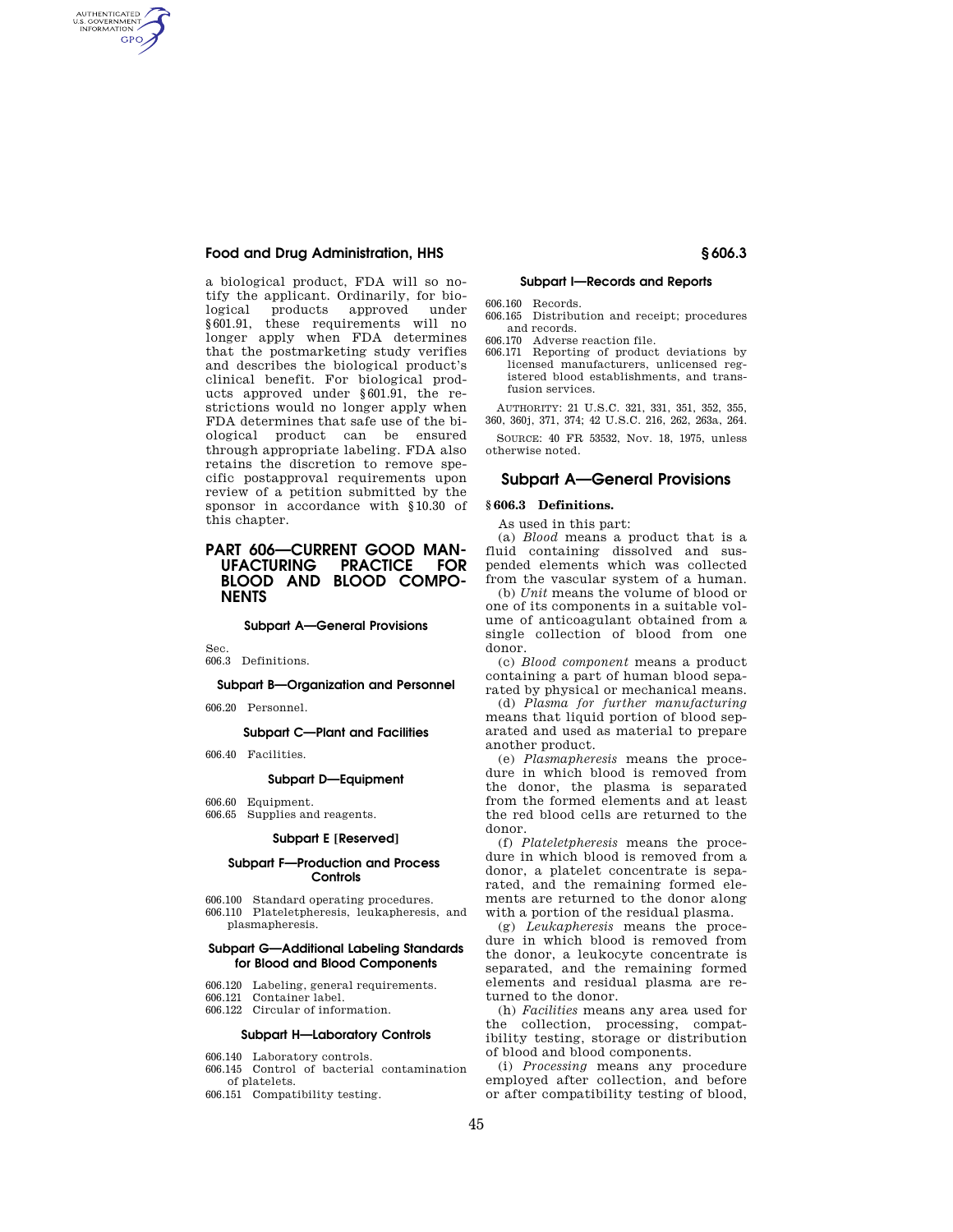and includes the identification of a unit of donor blood, the preparation of components from such unit of donor blood, serological testing, labeling and associated recordkeeping.

(j) *Compatibility testing* means the procedures performed to establish the matching of a donor's blood or blood components with that of a potential recipient.

(k) *Distributed* means:

(1) The blood or blood components have left the control of the licensed manufacturer, unlicensed registered blood establishment, or transfusion service; or

(2) The licensed manufacturer has provided Source Plasma or any other blood component for use in the manufacture of a licensed biological product.

(l) *Control* means having responsibility for maintaining the continued safety, purity, and potency of the product and for compliance with applicable product and establishment standards, and for compliance with current good manufacturing practices.

[40 FR 53532, Nov. 18, 1975, as amended at 64 FR 45370, Aug. 19, 1999; 65 FR 66635, Nov. 7, 2000; 66 FR 1835, Jan. 10, 2001; 66 FR 40889, Aug. 6, 2001; 72 FR 45886, Aug. 16, 2007; 80 FR 29894, May 22, 2015]

# **Subpart B—Organization and Personnel**

# **§ 606.20 Personnel.**

(a) [Reserved]

(b) The personnel responsible for the collection, processing, compatibility testing, storage or distribution of blood or blood components shall be adequate in number, educational background, training and experience, including professional training as necessary, or combination thereof, to assure competent performance of their assigned functions, and to ensure that the final product has the safety, purity, potency, identity and effectiveness it purports or is represented to possess. All personnel shall have capabilities commensurate with their assigned functions, a thorough understanding of the procedures or control operations they perform, the necessary training or experience, and adequate information concerning the application of pertinent

**§ 606.20 21 CFR Ch. I (4–1–20 Edition)** 

provisions of this part to their respective functions.

(c) Persons whose presence can adversely affect the safety and purity of the products shall be excluded from areas where the collection, processing, compatibility testing, storage or distribution of blood or blood components is conducted.

[40 FR 53532, Nov. 18, 1975, as amended at 49 FR 23833, June 8, 1984; 55 FR 11014, Mar. 26, 1990; 62 FR 53538, Oct. 15, 1997]

# **Subpart C—Plant and Facilities**

# **§ 606.40 Facilities.**

Facilities shall be maintained in a clean and orderly manner, and shall be of suitable size, construction and location to facilitate adequate cleaning, maintenance and proper operations. The facilities shall:

(a) Provide adequate space for the following when applicable:

(1) Private and accurate examinations of individuals to determine their eligibility as blood donors.

(2) The withdrawal of blood from donors with minimal risk of contamination, or exposure to activities and equipment unrelated to blood collection.

(3) The storage of blood or blood components pending completion of tests.

(4) The quarantine storage of blood or blood components in a designated location pending repetition of those tests that initially gave questionable serological results.

(5) The storage of finished products prior to distribution.

(6) The quarantine storage, handling and disposition of products and reagents not suitable for use.

(7) The orderly collection, processing, compatibility testing, storage and distribution of blood and blood components to prevent contamination.

(8) The adequate and proper performance of all steps in plasmapheresis, plateletpheresis and leukapheresis procedures.

(9) The orderly conduction of all packaging, labeling and other finishing operations.

(b) Provide adequate lighting, ventilation and screening of open windows and doors.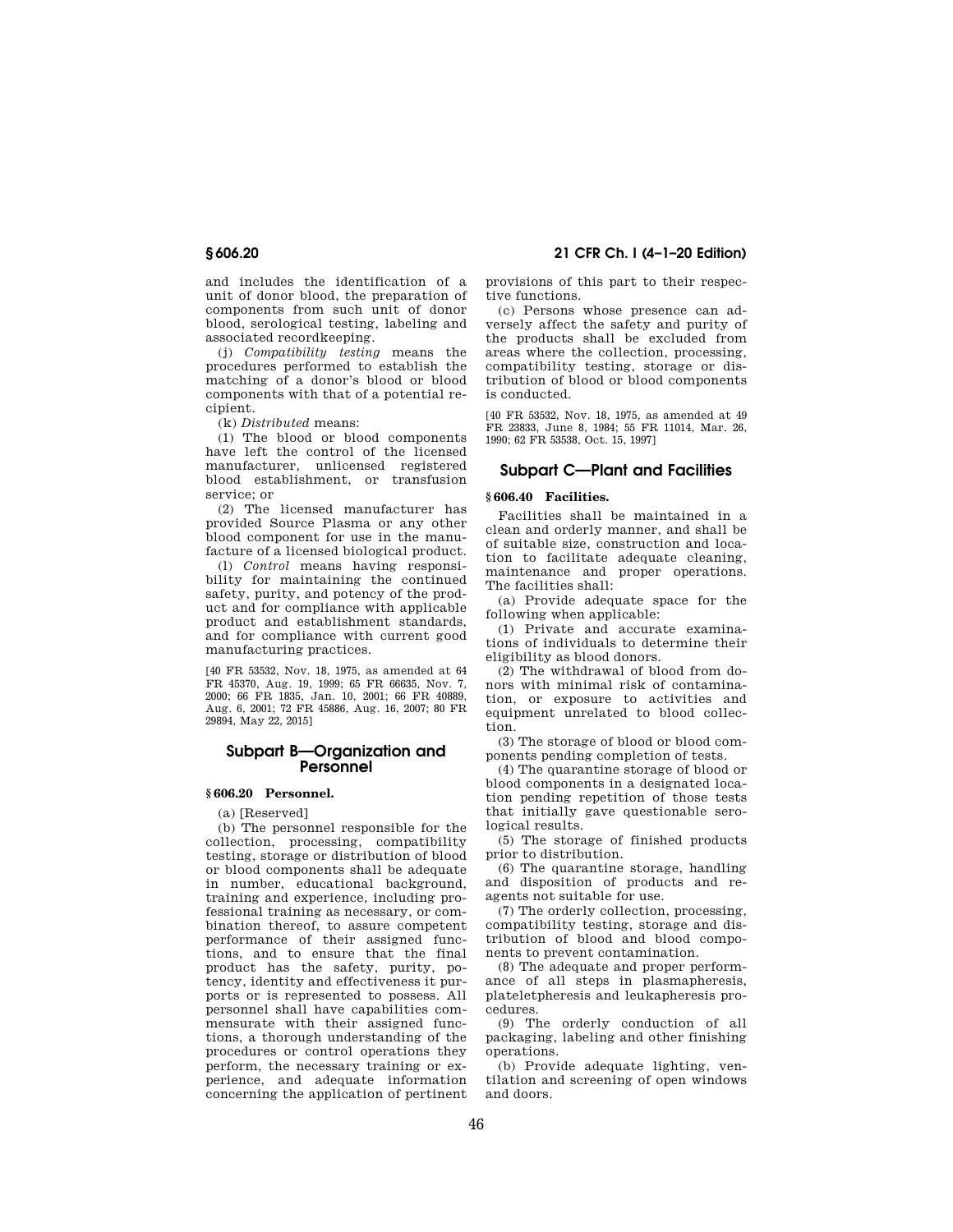(c) Provide adequate, clean, and convenient handwashing facilities for personnel, and adequate, clean, and convenient toilet facilities for donors and personnel. Drains shall be of adequate size and, where connected directly to a sewer, shall be equipped with traps to prevent back-siphonage.

(d) Provide for safe and sanitary disposal for the following:

(1) Trash and items used during the collection, processing and compatibility testing of blood and blood components.

(2) Blood and blood components not suitable for use or distribution.

[40 FR 53532, Nov. 18, 1975, as amended at 80 FR 29895, May 22, 2015]

# **Subpart D—Equipment**

# **§ 606.60 Equipment.**

(a) Equipment used in the collection, processing, compatibility testing, storage and distribution of blood and blood components shall be maintained in a clean and orderly manner and located so as to facilitate cleaning and maintenance. The equipment shall be observed, standardized and calibrated on a regularly scheduled basis as prescribed in the Standard Operating Procedures Manual and shall perform in the manner for which it was designed so as to assure compliance with the official requirements prescribed in this chapter for blood and blood products.

(b) Equipment that shall be observed, standardized and calibrated with at least the following frequency, include but are not limited to:

| Equipment                                                                | Performance check                                                             | Frequency                | Frequency of calibration                                                                                                      |
|--------------------------------------------------------------------------|-------------------------------------------------------------------------------|--------------------------|-------------------------------------------------------------------------------------------------------------------------------|
| Temperature recorder<br>Refrigerated centrifuge<br>Hematocrit centrifuge | Compare against thermometer<br>Observe speed and temperature                  | Daily<br>Each day of use | As necessary.<br>Do.<br>Standardize before initial use, after re-<br>pairs or adjustments, and annually.<br>Timer every 3 mo. |
| General lab centrifuge                                                   |                                                                               |                          | Tachometer every 6 mo.                                                                                                        |
| Automated blood-typing<br>machine.                                       | Observe controls for correct results                                          | Each day of use.         |                                                                                                                               |
| Hemoglobinometer                                                         | Standardize<br>against<br>cyanmethemoglobin standard.                         | do.                      |                                                                                                                               |
| Refractometer                                                            | Standardize against distilled water                                           | ……do.                    |                                                                                                                               |
| Blood container scale                                                    | Standardize against container of known<br>weight.                             | do                       | As necessary.                                                                                                                 |
| Water bath                                                               | Observe temperature                                                           | do                       | Do.                                                                                                                           |
| Rh view box                                                              |                                                                               | do                       | Do.                                                                                                                           |
| Autoclave                                                                |                                                                               | Each time of use         | Do.                                                                                                                           |
| Serologic rotators                                                       | Observe controls for correct results                                          | Each day of use          | Speed as necessary.                                                                                                           |
| Laboratory thermom-<br>eters.                                            |                                                                               |                          | Before initial use.                                                                                                           |
| Electronic thermometers                                                  |                                                                               |                          | Monthly.                                                                                                                      |
| Vacuum blood agitator                                                    | Observe weight of the first container of<br>blood filled for correct results. | Each day of use          | Standardize with container of known<br>mass or volume before initial use,<br>and after repairs or adjustments.                |

(c) Equipment employed in the sterilization of materials used in blood collection or for disposition of contaminated products shall be designed, maintained and utilized to ensure the destruction of contaminating microorganisms. The effectiveness of the sterilization procedure shall be no less than that achieved by an attained temperature of 121.5 °C (251 °F) maintained for 20 minutes by saturated steam or by an attained temperature of 170 °C (338 °F) maintained for 2 hours with dry heat.

[40 FR 53532, Nov. 18, 1975; 40 FR 55849, Dec. 2, 1975, as amended at 45 FR 9261, Feb. 12, 1980; 57 FR 11263, Apr. 2, 1992; 57 FR 12862, Apr. 13, 1992]

### **§ 606.65 Supplies and reagents.**

All supplies and reagents used in the collection, processing, compatibility testing, storage and distribution of blood and blood components shall be stored in a safe, sanitary and orderly manner.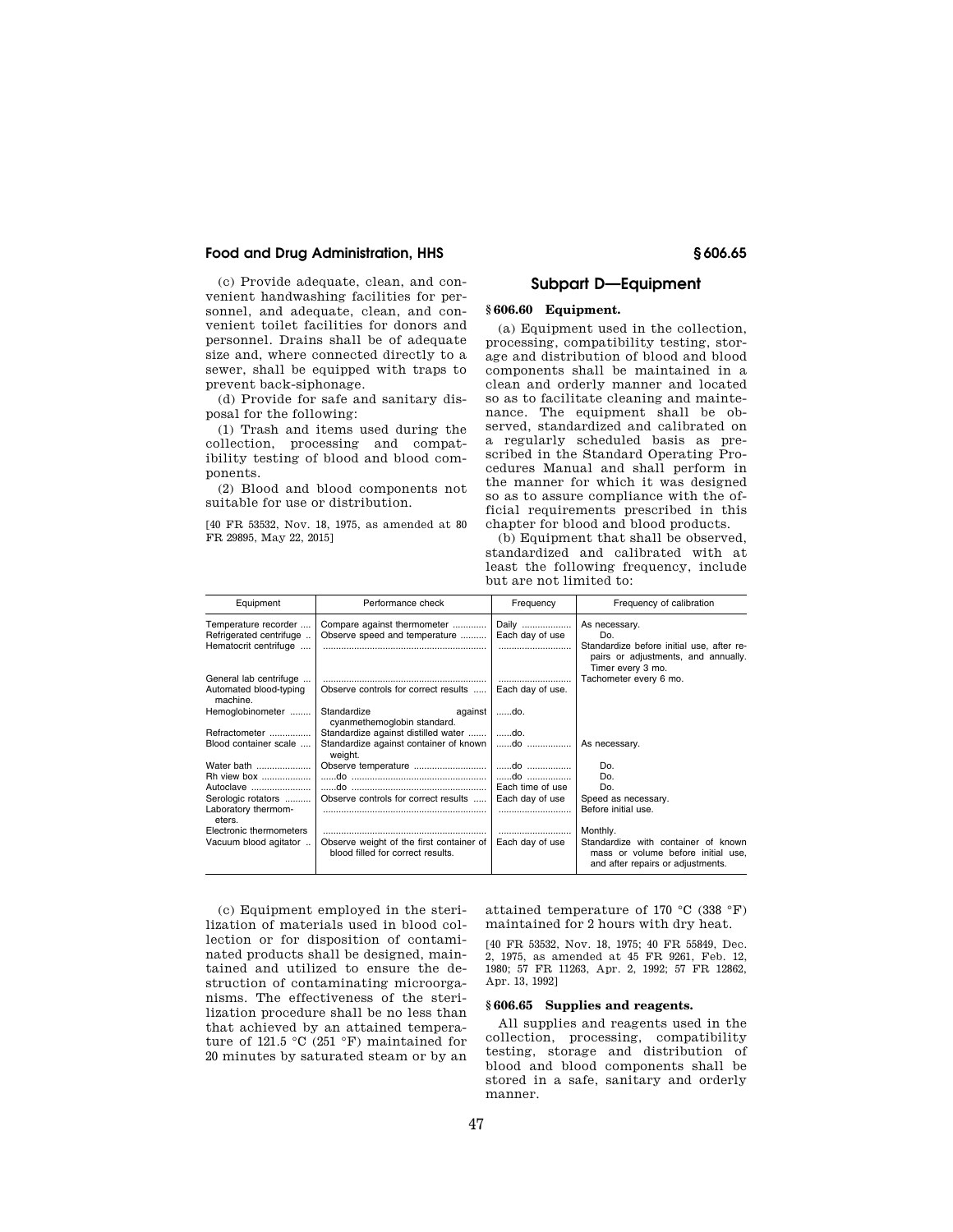(a) All surfaces coming in contact with blood and blood components intended for transfusion shall be sterile, pyrogen-free, and shall not interact with the product in such a manner as to have an adverse effect upon the safety, purity, potency or effectiveness of the product. All final containers and closures for blood and blood components not intended for transfusion shall be clean and free of surface solids and other contaminants.

(b) Each blood collecting container and its satellite container(s), if any, shall be examined visually for damage or evidence of contamination prior to its use and immediately after filling. Such examination shall include inspection for breakage of seals, when indicated, and abnormal discoloration. Where any defect is observed, the container shall not be used, or, if detected after filling, shall be properly discarded.

(c) Representative samples of each lot of the following reagents or solutions shall be tested on a regularly scheduled basis by methods described in the Standard Operating Procedures Manual to determine their capacity to perform as required:

| Reagent or solution                                 | Frequency of testing |
|-----------------------------------------------------|----------------------|
| Anti-human globulin                                 | Each day of use.     |
| Blood grouping reagents                             | Do.                  |
| Lectins. Lections                                   | Do.                  |
| Antibody screening and re-<br>verse grouping cells. | Do.                  |
| Hepatitis test reagents                             | Each run.            |
| Syphilis serology reagents                          | Do.                  |
| Enzymes                                             | Each day of use.     |

(d) Supplies and reagents that do not bear an expiration date shall be stored in such a manner that the oldest is used first.

(e) Supplies and reagents shall be used in a manner consistent with instructions provided by the manufacturer.

(f) Items that are required to be sterile and come into contact with blood should be disposable whenever possible.

[40 FR 53532, Nov. 18, 1975, as amended at 59 FR 23636, May 6, 1994]

# **Subpart E [Reserved]**

**§ 606.100 21 CFR Ch. I (4–1–20 Edition)** 

# **Subpart F—Production and Process Controls**

### **§ 606.100 Standard operating procedures.**

(a) In all instances, except clinical investigations, standard operating procedures shall comply with published additional standards in part 640 of this chapter for the products being processed; except that, references in part 640 relating to licenses, licensed establishments and submission of material or data to or approval by the Director, Center for Biologics Evaluation and Research, are not applicable to establishments not subject to licensure under section 351 of the Public Health Service Act.

(b) Establishments must establish, maintain, and follow written standard operating procedures for all steps in the collection, processing, compatibility testing, storage, and distribution of blood and blood components for allogeneic transfusion, autologous transfusion, and further manufacturing purposes; for all steps in the investigation of product deviations related to §606.171; and for all steps in recordkeeping related to current good manufacturing practice and other applicable requirements and standards. Such procedures must be available to the personnel for use in the areas where the procedures are performed. The written standard operating procedures must include, but are not limited to, descriptions of the following, when applicable:

(1) Criteria used to determine donor eligibility, including acceptable medical history criteria.

(2) Methods of performing donor qualifying tests and measurements, including minimum and maximum values for a test or procedure when a factor in determining acceptability.

(3) Solutions and methods used to prepare the site of phlebotomy to give maximum assurance of a sterile container of blood.

(4) Method of accurately relating the product(s) to the donor.

(5) Blood collection procedure, including in-process precautions taken to measure accurately the quantity of blood removed from the donor.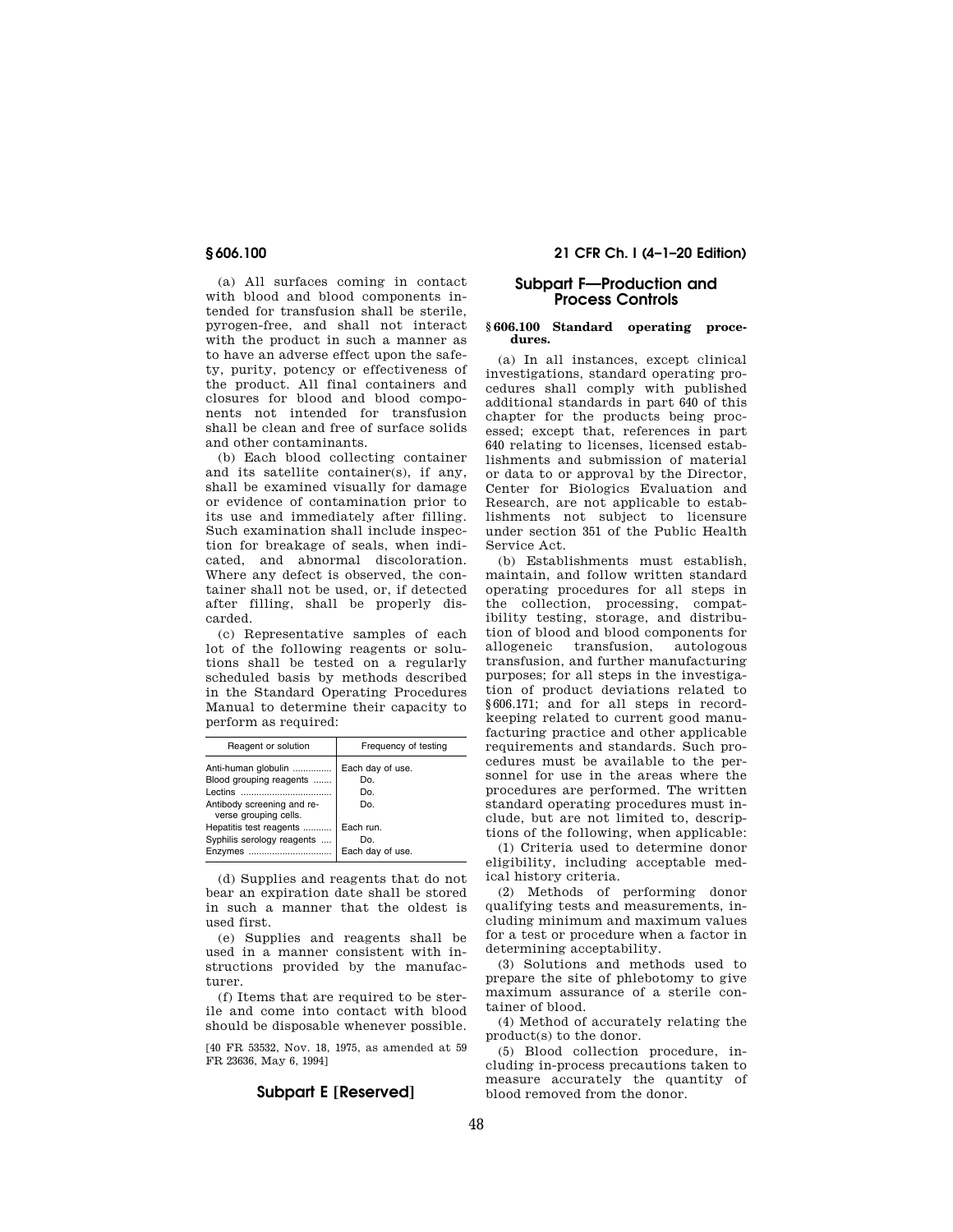(6) Methods of component preparation, including any time restrictions for specific steps in processing.

(7) All tests and repeat tests performed on blood and blood components during manufacturing.

(8) Pretransfusion testing, where applicable, including precautions to be taken to identify accurately the recipient blood samples and crossmatched donor units.

(9) Procedures for investigating adverse donor and recipient reactions.

(10) Storage temperatures and methods of controlling storage temperatures for all blood products and reagents as prescribed in §§600.15 and 610.53 of this chapter.

(11) Length of expiration dates, if any, assigned for all final products as prescribed in §610.53 of this chapter.

(12) Criteria for determining whether returned blood is suitable for reissue.

(13) Procedures used for relating a unit of blood or blood component from the donor to its final disposition.

(14) Quality control procedures for supplies and reagents employed in<br>blood collection, processing and blood collection, pretransfusion testing.

(15) Schedules and procedures for equipment maintenance and calibration.

(16) Labeling procedures, including safeguards to avoid labeling mixups.

(17) Procedures of plasmapheresis, plateletpheresis, and leukapheresis, if performed, including precautions to be taken to ensure reinfusion of a donor's own cells.

(18) Procedures for preparing recovered plasma, if performed, including details of separation, pooling, labeling, storage, and distribution.

(19) Procedures under §§610.46 and 610.47 of this chapter:

(i) To identify previously donated blood and blood components from a donor who later tests reactive for evidence of human immunodeficiency virus (HIV) infection or hepatitis C virus (HCV) infection when tested under §610.40 of this chapter, or when a blood establishment is made aware of other reliable test results or information indicating evidence of HIV or HCV infection;

(ii) To quarantine in-date blood and blood components previously donated by such a donor that are intended for use in another person or further manufacture into injectable products, except pooled components intended solely for further manufacturing into products that are manufactured using validated viral clearance procedures;

(iii) To notify consignees to quarantine in-date blood and blood components previously donated by such a donor intended for use in another person or for further manufacture into injectable products, except pooled components intended solely for further manufacturing into products that are manufactured using validated viral clearance procedures;

(iv) To determine the suitability for release, destruction, or relabeling of quarantined in-date blood and blood components;

(v) To notify consignees of the results of the HIV or HCV testing performed on the donors of such blood and blood components;

(vi) To notify the transfusion recipient, the recipient's physician of record, or the recipient's legal representative that the recipient received blood or blood components at increased risk of transmitting HIV or HCV, respectively.

(20) Procedures for donor deferral as prescribed in §610.41 of this chapter.

(21) Procedures for donor notification and notification of the referring physician of an autologous donor, including procedures for the appropriate followup if the initial attempt at notification fails, as prescribed in §630.40 of this chapter.

(22) Procedures to control the risks of bacterial contamination of platelets, including all steps required under §606.145.

(c) All records pertinent to the lot or unit maintained pursuant to these regulations shall be reviewed before the release or distribution of a lot or unit of final product. The review or portions of the review may be performed at appropriate periods during or after blood collecting, processing, compatibility testing and storing. A thorough investigation, including the conclusions and followup, of any unexplained discrepancy or the failure of a lot or unit to meet any of its specifications shall be made and recorded.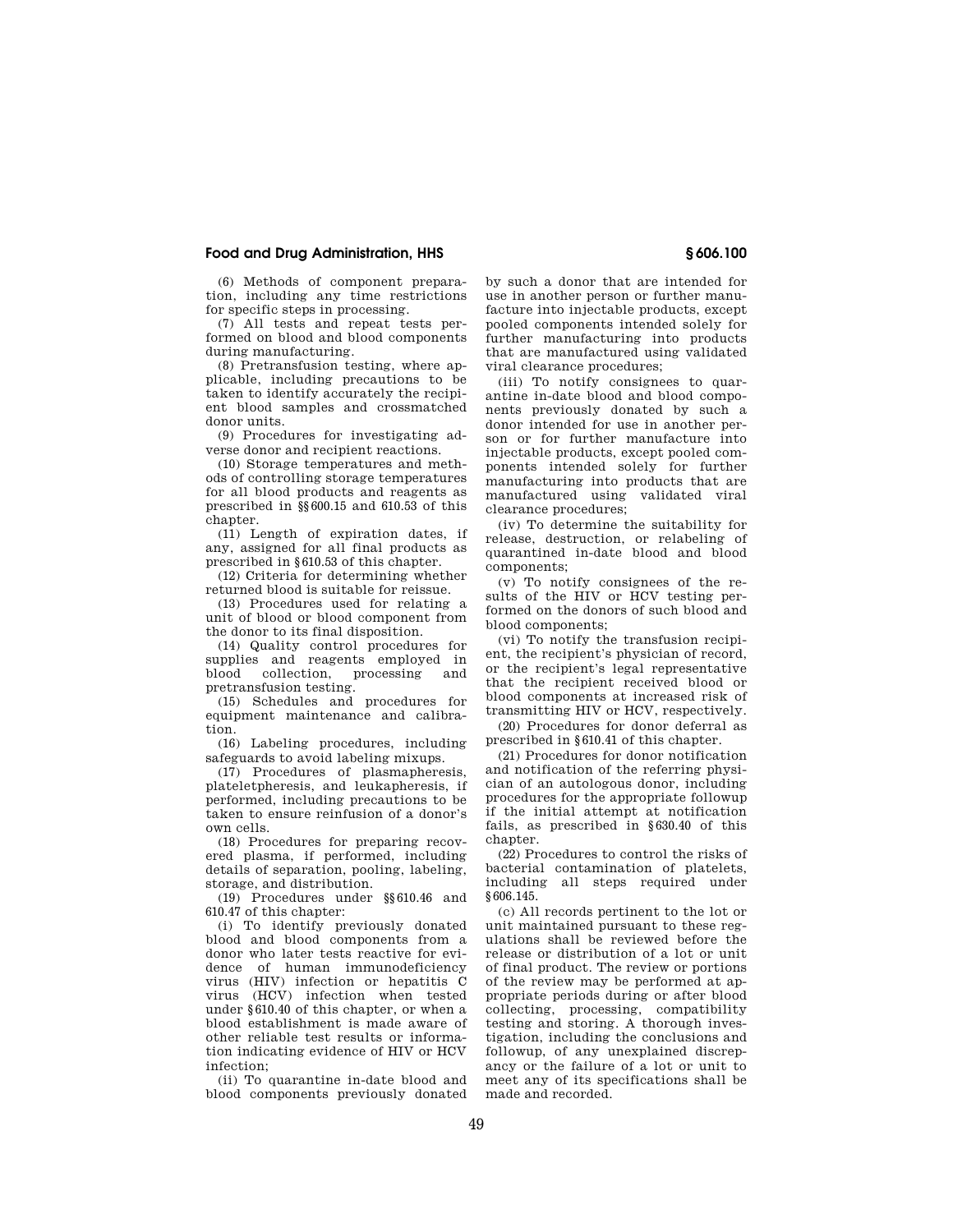(d) In addition to the requirements of this subpart and in conformity with this section, any facility may utilize current standard operating procedures such as the manuals of the organizations, as long as such specific procedures are consistent with, and at least as stringent as, the requirements contained in this part.

(1) American Association of Blood Banks.

(2) American National Red Cross.

(3) Other organizations or individual blood banks, subject to approval by the Director, Center for Biologics Evaluation and Research.

[40 FR 53532, Nov. 18, 1975, as amended at 49 FR 23833, June 8, 1984; 55 FR 11013, Mar. 26, 1990; 61 FR 47422, Sept. 9, 1996; 64 FR 45370, Aug. 19, 1999; 66 FR 31176, June 11, 2001; 72 FR 48798, Aug. 24, 2007; 80 FR 80651, Dec. 28, 2015; 80 FR 29895, May 22, 2015]

#### **§ 606.110 Plateletpheresis, leukapheresis, and plasmapheresis.**

(a) The use of plateletpheresis and leukapheresis procedures to obtain a product for a specific recipient may be at variance with the additional standards for specific products prescribed in this part provided that: (1) A physician has determined that the recipient must be transfused with the leukocytes or platelets from a specific donor, and (2) the procedure is performed under the supervision of a responsible physician who is aware of the health status of the donor, and the physician has determined and documented that the donor's health permits plateletpheresis or leukapheresis.

(b) Plasmapheresis of donors who do not meet the donor requirements of §§630.10, 630.15, 640.64 and 640.65 of this chapter for the collection of plasma containing rare antibodies shall be permitted only with the prior approval of the Director, Center for Biologics Evaluation and Research.

[40 FR 53532, Nov. 18, 1975, as amended at 49 FR 23833, June 8, 1984; 55 FR 11013, Mar. 26, 1990; 80 FR 29895, May 22, 2015]

# **§ 606.110 21 CFR Ch. I (4–1–20 Edition)**

# **Subpart G—Additional Labeling Standards for Blood and Blood Components**

## **§ 606.120 Labeling, general requirements.**

(a) Labeling operations shall be separated physically or spatially from other operations in a manner adequate to prevent mixups.

(b) The labeling operation shall include the following labeling controls:

(1) Labels shall be held upon receipt, pending review and proofing against an approved final copy, to ensure accuracy regarding identity, content, and conformity with the approved copy.

(2) Each type of label representing different products shall be stored and maintained in a manner to prevent mixups, and stocks of obsolete labels shall be destroyed.

(3) All necessary checks in labeling procedures shall be utilized to prevent errors in translating test results to container labels.

(c) All labeling shall be clear and legible.

[50 FR 35469, Aug. 30, 1985]

### **§ 606.121 Container label.**

(a) The container label requirements are designed to facilitate the use of a uniform container label for blood and blood components intended for use in transfusion or further manufacture by all blood establishments.

(b) The label provided by the collecting facility and the initial processing facility must not be removed, altered, or obscured, except that the label may be altered to indicate the proper name of the product, with any appropriate modifiers and attributes, and other information required to identify accurately the contents of a container after blood components considered finished products have been prepared.

(c) The container label must include the following information, as well as other specialized information as required in this section for specific products:

(1) The proper name of the product in a prominent position, with any appropriate modifiers and attributes.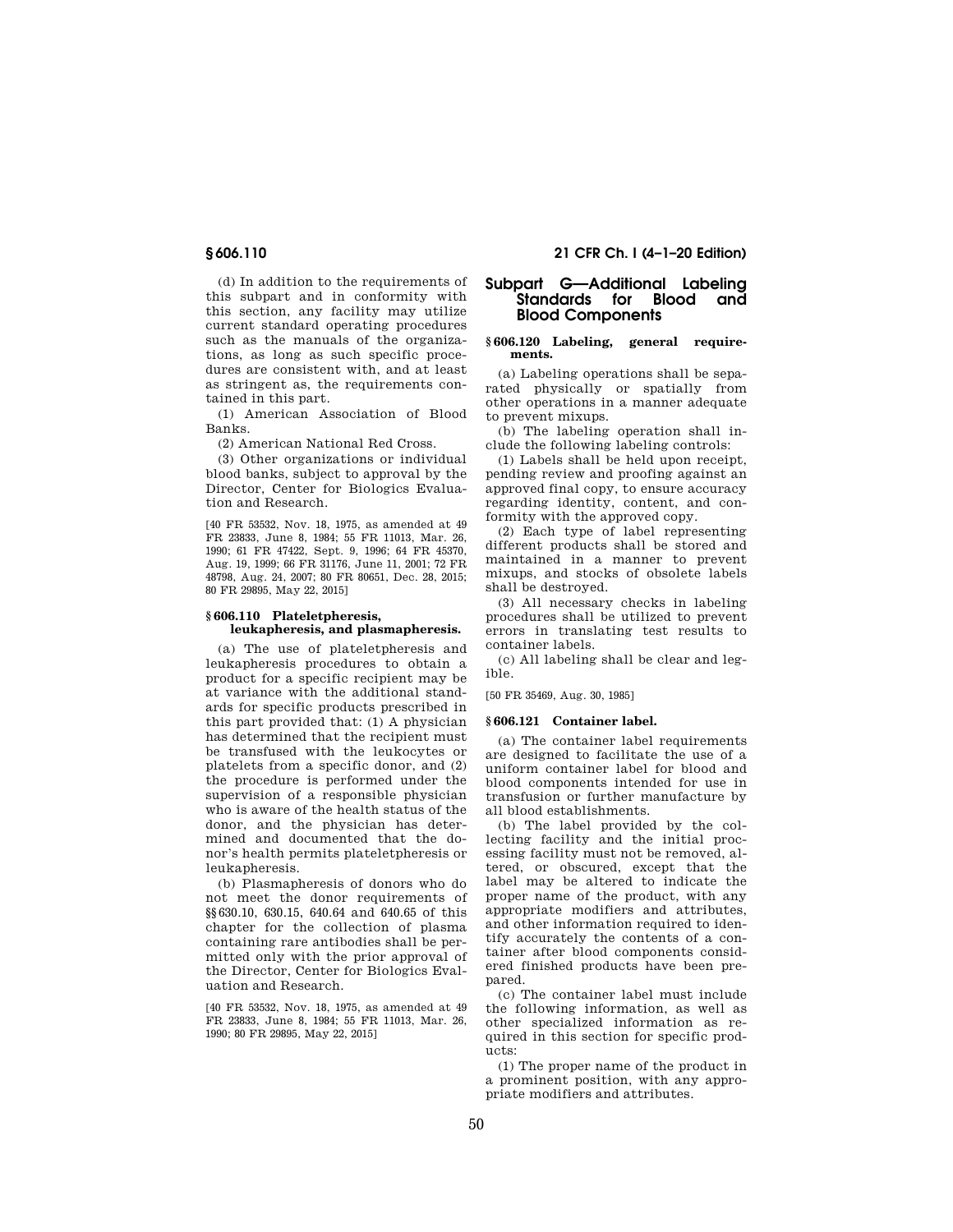(2) The name, address, unique facility identifier, and, if a licensed product, the license number of each manufacturer; except the container label for blood and blood components for further manufacture is not required to include a unique facility identifier.

(3) The donor or lot number relating the unit to the donor. If pooled, all donor numbers, all donation numbers, or a pool number that is traceable to each individual unit comprising the pool.

(4)(i) The expiration date, including the day, month, and year, and, if the dating period for the product is 72 hours or less, including any product prepared in a system that might compromise sterility, the hour of expiration.

(ii) If Source Plasma intended for manufacturing into noninjectable products is pooled, the expiration date for the pool is determined from the collection date of the oldest unit in the pool, and the pooling records must show the collection date for each unit in the pool.

(5) For Whole Blood, Plasma, Platelets, and partial units of Red Blood Cells, the volume of the product, accurate to within ±10 percent; or optionally for Platelets, the volume or volume range within reasonable limits.

(6) Where applicable, the name and volume of source material.

(7) The recommended storage temperature (in degrees Celsius).

(8) If the product is intended for transfusion, the statements:

 $(i)$  "Rx only."

(ii) ''See circular of information for indications, contraindications, cautions, and methods of infusion.''

(iii) ''Properly identify intended re-

cipient.'' (iv) ''This product may transmit in-

fectious agents.''

(v) The appropriate donor classification statement, *i.e.,* ''paid donor'' or ''volunteer donor,'' in no less prominence than the proper name of the product.

(A) A paid donor is a person who receives monetary payment for a blood donation.

(B) A volunteer donor is a person who does not receive monetary payment for a blood donation.

(C) Benefits, such as time off from work, membership in blood assurance programs, and cancellation of nonreplacement fees that are not readily convertible to cash, do not constitute monetary payment within the meaning of this paragraph.

(9) If the product is intended for transfusion or as is otherwise appropriate, the ABO group and Rh type of the donor must be designated conspicuously. For Cryoprecipitated Antihemophiliac Factor (AHF), the Rh type may be omitted. The Rh type must be designated as follows:

(i) If the test using Anti-D Blood Grouping Reagent is positive, the product must be labeled: ''Rh positive.''

(ii) If the test using Anti-D Blood Grouping Reagent is negative, but the test for weak D (formerly Du) is positive, the product must be labeled: ''Rh positive.''

(iii) If the test using Anti-D Blood Grouping Reagent is negative and the test for weak  $D$  (formerly  $D<sub>u</sub>$ ) is negative, the product must be labeled: ''Rh negative.''

(10) If the product is not intended for transfusion, a statement as applicable: ''Caution: For Manufacturing Use Only," or "Caution: For Use in Manu-<br>facturing Moniniectable Products Noninjectable Only,'' or other cautionary statement as approved by the Director, Center for Biologics Evaluation and Research (CBER).

(11) If the product is intended for further manufacturing use, a statement listing the results of all the tests for relevant transfusion-transmitted infections required under §610.40 of this chapter for which the donation has been tested and found negative; except that the container label for Source Plasma is not required to list the negative results of serological syphilis testing under §640.65(b) of this chapter.

(12) The blood and blood components must be labeled in accordance with §610.40 of this chapter, when the donation is tested and demonstrates evidence of infection due to a relevant transfusion-transmitted infection(s).

(13) The container label of blood or blood components intended for transfusion must bear encoded information in a format that is machine-readable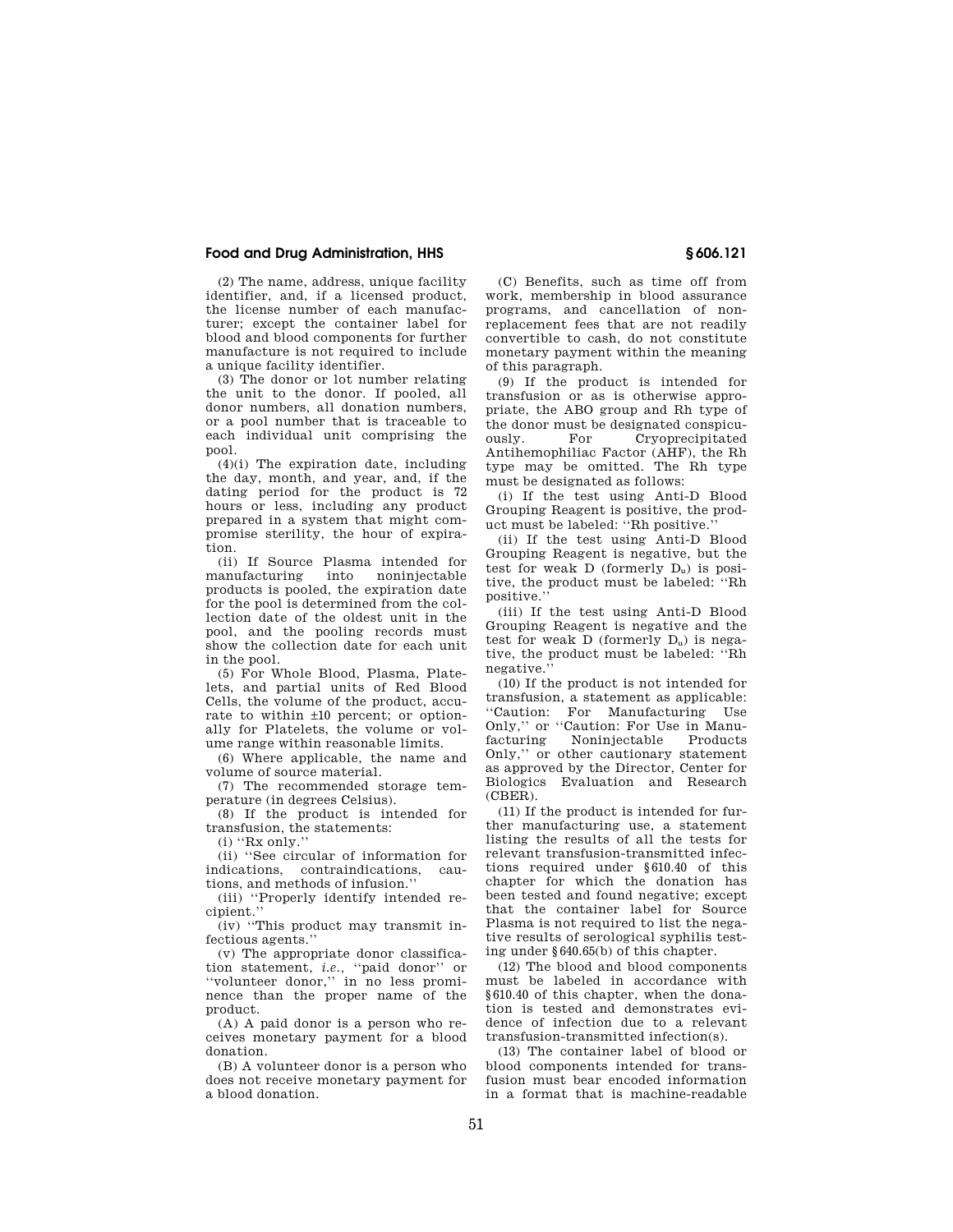and approved for use by the Director, CBER.

(i) *Who is subject to this machine-readable requirement?* All blood establishments that manufacture, process, repack, or relabel blood or blood components intended for transfusion and regulated under the Federal Food, Drug, and Cosmetic Act or the Public Health Service Act.

(ii) *What blood products are subject to this machine-readable requirement?* All blood and blood components intended for transfusion are subject to the machine-readable information label requirement in this section.

(iii) *What information must be machine-readable?* Each label must have machine-readable information that contains, at a minimum:

(A) A unique facility identifier;

(B) Lot number relating to the donor;

(C) Product code; and

(D) ABO and Rh of the donor, except as described in paragraphs (c)(9) and (i)(5) of this section.

(iv) *How must the machine-readable information appear?* The machine-readable information must:

(A) Be unique to the blood or blood component;

(B) Be surrounded by sufficient blank space so that the machine-readable information can be scanned correctly; and

(C) Remain intact under normal conditions of use.

(v) *Where does the machine-readable information go?* The machine-readable information must appear on the label of any blood or blood component which is or can be transfused to a patient or from which the blood or blood component can be taken and transfused to a patient.

(d) Unless otherwise approved by the Director, CBER, the container label for blood and blood components intended for transfusion must be white and print must be solid black, with the following additional exceptions:

(1) The ABO and Rh blood groups must be printed as follows:

(i) Rh positive: Use black print on white background and use solid black or other solid color for ABO.

(ii) Rh negative: Use white print on black background for Rh and use black outline on a white background for  $ABO$ 

(2) The proper name of the product, with any appropriate modifiers and attributes, the donor classification statement, and the statement ''properly identify intended recipient'' may be printed in solid red or in solid black.

(3) The following color scheme may be used for differentiating ABO Blood groups:

| Blood group | Color of<br>lahel |
|-------------|-------------------|
|             | Blue              |
|             | Yellow            |
| ΔR          | Pink              |
|             | White             |

(4) Special labels, such as those described in paragraphs (h) and (i) of this section, may be color-coded.

(e) Container label requirements for particular products or groups of products.

(1) Whole Blood labels must include:

(i) The name of the applicable anticoagulant approved for use by the Director, CBER.

(ii) The volume of anticoagulant.

(iii) If tests for unexpected antibodies are positive, blood intended for transfusion must be labeled: ''Contains (name of antibody).''

(2) Except for frozen, deglycerolized, or washed Red Blood Cell products, Red Blood Cell labels must include:

(i) The type of anticoagulant, and if applicable, the volume of Whole Blood and type of additive solution, with which the product was prepared.

(ii) If tests for unexpected antibodies are positive and the product is intended for transfusion, the statement: ''Contains (name of antibody).''

(3) If tests for unexpected antibodies are positive, Plasma intended for transfusion must be labeled: ''Contains (name of antibody).''

(4) Recovered plasma labels must include:

(i) In lieu of an expiration date, the date of collection of the oldest material in the container.

(ii) For recovered plasma not meeting the requirements for manufacture into licensable products, the statement: ''Not for Use in Products Subject to License Under Section 351 of the Public Health Service Act.''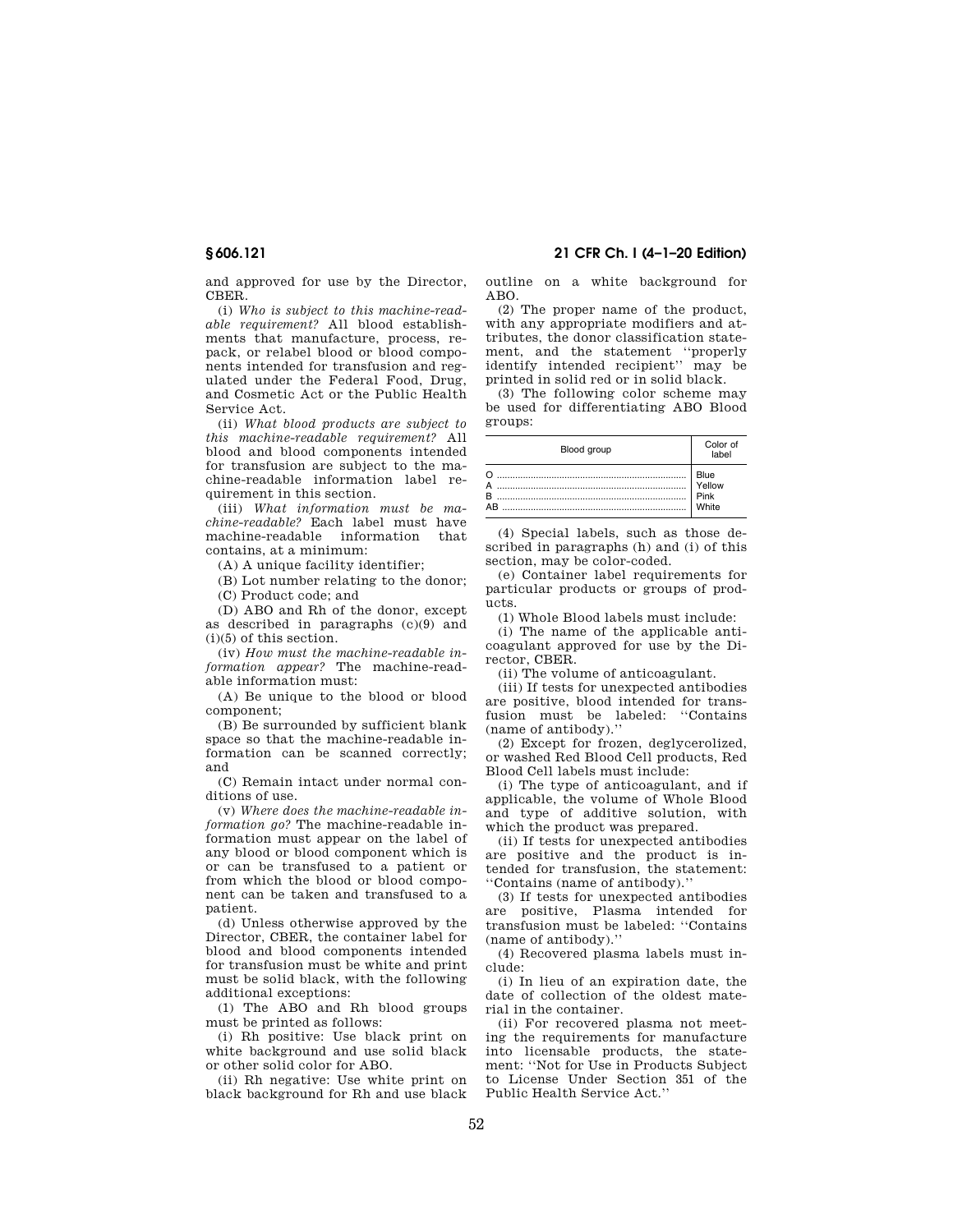(iii) The type of anticoagulant with which the product was prepared.

(5) Source Plasma labels must include the following information:

(i) The cautionary statement, as specified in paragraph (c)(10) of this section, must follow the proper name with any appropriate modifiers and attributes and be of similar prominence as the proper name.

(ii) The statement "Store at  $-20$  °C or colder,'' provided, that where plasma is intended for manufacturing into noninjectable products, this statement may be replaced by a statement of the temperature appropriate for manufacture of the final product to be prepared from the plasma.

(iii) The total volume or weight of plasma and total quantity and type of anticoagulant used.

(iv) When plasma collected from a donor is reactive for a serologic test for syphilis, a statement that the plasma is reactive and must be used only for the manufacturing of positive control reagents for the serologic test for syphilis.

(v) Source Plasma diverted for Source Plasma Salvaged must be relabeled ''Source Plasma Salvaged'' as prescribed in §640.76 of this chapter. Immediately following the proper name of the product, with any appropriate modifiers and attributes, the labeling must prominently state as applicable, ''STORAGE TEMPERATURE  $EXCEEDED -20^\circ C''$  or "SHIPPING TEMPERATURE EXCEEDED  $-5$  °C.''

(vi) A statement as to whether the plasma was collected from normal donors, or from donors in specific collection programs approved by the Director, CBER. In the case of specific collection programs, the label must state the defining characteristics of the plasma. In the case of immunized donors the label must state the immunizing antigen.

(f) Blood and blood components determined to be unsuitable for transfusion must be prominently labeled ''NOT FOR TRANSFUSION,'' and the label must state the reason the unit is considered unsuitable. The provision does not apply to blood and blood components intended solely for further manufacture.

(g) [Reserved]

(h) The following additional information must appear on the label for blood and blood components shipped in an emergency prior to completion of required tests, in accordance with §610.40(g) of this chapter:

(1) The statement: "FOR EMER-GENCY USE ONLY BY GENCY USE ONLY BY \_\_\_\_.''<br>(2) Results of any tests prescribed

under §§610.40 and 640.5(b) or (c) of this chapter completed before shipment.

(3) Indication of any tests prescribed under §§610.40 and 640.5(b) or (c) of this chapter not completed before shipment.

(i) The following additional information must appear on the label for blood and blood components intended for autologous transfusion:

(1) Information adequately identifying the patient, *e.g.,* name, date of birth, hospital, and identification number.

(2) Date of donation.

(3) The statement: ''AUTOLOGOUS DONOR.''

(4) The ABO and Rh blood group and type, except as provided in paragraph (c)(9) of this section.

(5) Each container of blood and blood component intended for autologous use and obtained from a donor who fails to meet any of the donor eligibility requirements under §630.10 of this chapter or who is reactive to or positive for one or more tests for evidence of infection due to relevant transfusion-transmitted infections under §610.40 of this chapter must be prominently and permanently labeled "FOR AUTOLOGOUS USE ONLY'' and as otherwise required under §610.40 of this chapter. Such units also may have the ABO and Rh blood group and type on the label.

(6) Units of blood and blood components originally intended for autologous use, except those labeled as prescribed under paragraph (i)(5) of this section, may be issued for allogeneic transfusion provided the container label complies with all applicable provisions of paragraphs (b) through (e) of this section. In such case, the special label required under paragraphs (i)(1),  $(i)(2)$ , and  $(i)(3)$  of this section must be removed or otherwise obscured.

(j) A tie-tag attached to the container may be used for providing the information required by paragraphs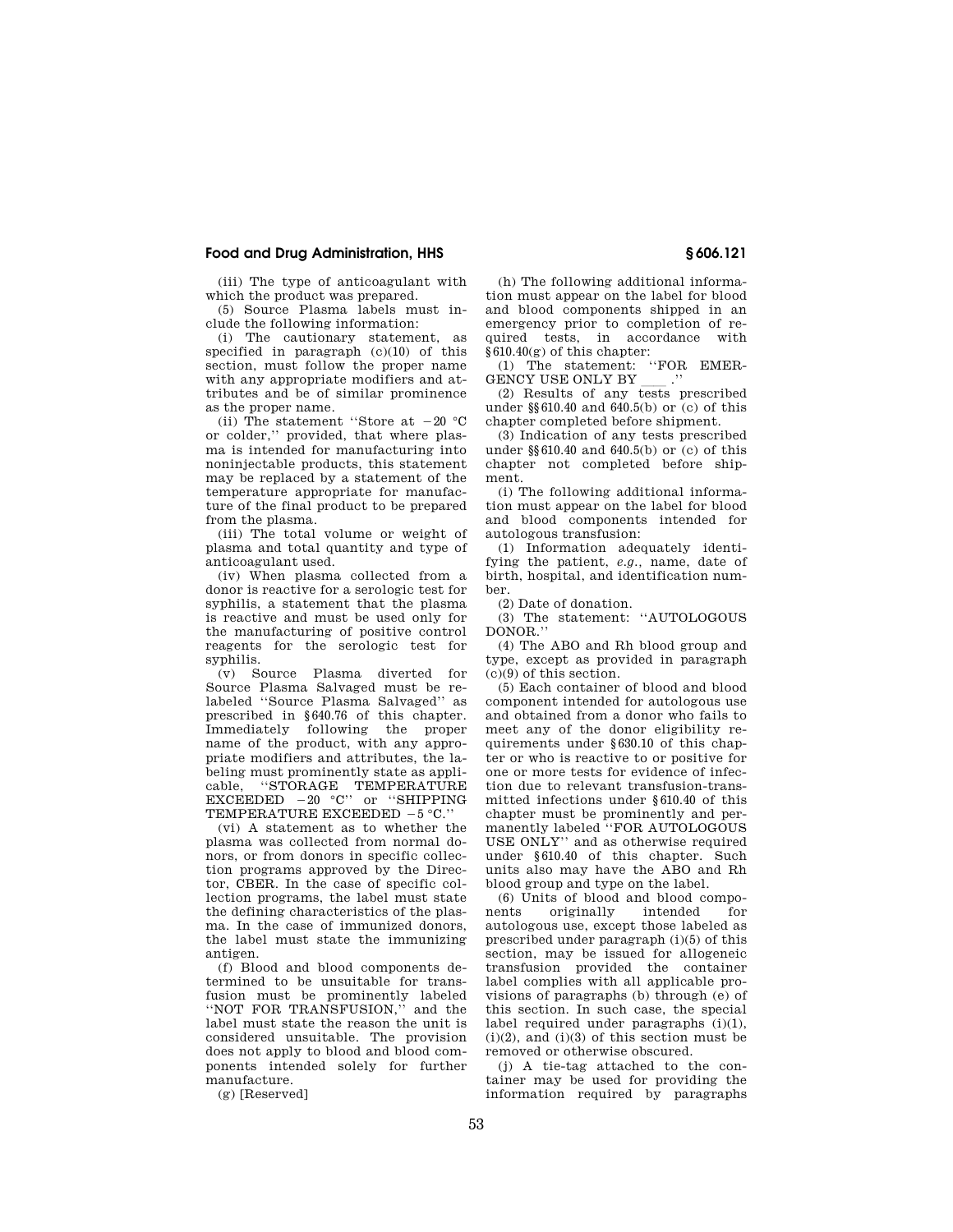$(e)(1)(iii)$ ,  $(e)(2)(ii)$ , and  $(e)(3)$ ,  $(h)$ , or  $(i)(1)$ ,  $(i)(2)$ , and  $(i)(3)$  of this section.

[77 FR 16, Jan. 3, 2012, as amended at 80 FR 29895, May 22, 2015]

## **§ 606.122 Circular of information.**

A circular of information must be available for distribution if the product is intended for transfusion. The circular of information must provide adequate directions for use, including the following information:

(a) Instructions to mix the product before use.

(b) Instructions to use a filter in the administration equipment.

(c) The statement ''Do Not Add Medications'' or an explanation concerning allowable additives.

(d) A description of the product, its source, and preparation, including the name and proportion of the anticoagulant used in collecting the Whole Blood from each product is prepared.

(e) A statement that the product was prepared from blood that was found negative when tested for relevant transfusion-transmitted infections, as required under §610.40 of this chapter (include each test that was performed).

(f) The statement: ''Warning: The risk of transmitting infectious agents is present. Careful donor selection and available laboratory tests do not eliminate the hazard.''

(g) The names of cryoprotective agents and other additives that may still be present in the product.

(h) The names and results of all tests performed when necessary for safe and effective use.

(i) The use of the product, indications, contradications, side effects and hazards, dosage and administration recommendations.

(j) [Reserved]

(k) For Red Blood Cells, the circular of information must contain:

(1) Instructions to administer a suitable plasma volume expander if Red Blood Cells are substituted when Whole Blood is the indicated product.

(2) A warning not to add Lactated Ringer's Injection U.S.P. solution to Red Blood Cell products.

(l) For Platelets, the circular of information must contain:

(1) The approximate volume of plasma from which a sample unit of Platelets is prepared.

(2) Instructions to begin administration as soon as possible, but not more than 4 hours after entering the container.

(m) For Plasma, the circular of information must contain:

(1) A warning against further processing of the frozen product if there is evidence of breakage or thawing.

(2) Instructions to thaw the frozen product at a temperature appropriate for the product.

(3) When applicable, instructions to begin administration of the product within a specified time after thawing.

(4) Instructions to administer to ABO-group-compatible recipients.

(5) A statement that this product has the same risk of transmitting infectious agents as Whole Blood; other plasma volume expanders without this risk are available for treating hypovolemia.

(n) For Cryoprecipitated AHF, the circular of information must contain:

(1) A statement that the average potency is 80 or more International Units of antihemophilic factor.

(2) The statement: ''Usually contains at least 150 milligrams of fibrinogen''; or, alternatively, the average fibrinogen level determined by assay of representative units.

(3) A warning against further processing of the product if there is evidence of breakage or thawing.

(4) Instructions to thaw the product for no more than 15 minutes at a temperature of between 30 and 37 °C.

(5) Instructions to store at room temperature after thawing and to begin administration as soon as possible but no more than 4 hours after entering the container or after pooling and within 6 hours after thawing.

(6) A statement that 0.9 percent Sodium Chloride Injection U.S.P. is the preferred diluent.

(7) Adequate instructions for pooling to ensure complete removal of all concentrated material from each container.

(8) The statement: ''Good patient management requires monitoring treatment responses to<br>Cryoprecipitated AHF transfusions Cryoprecipitated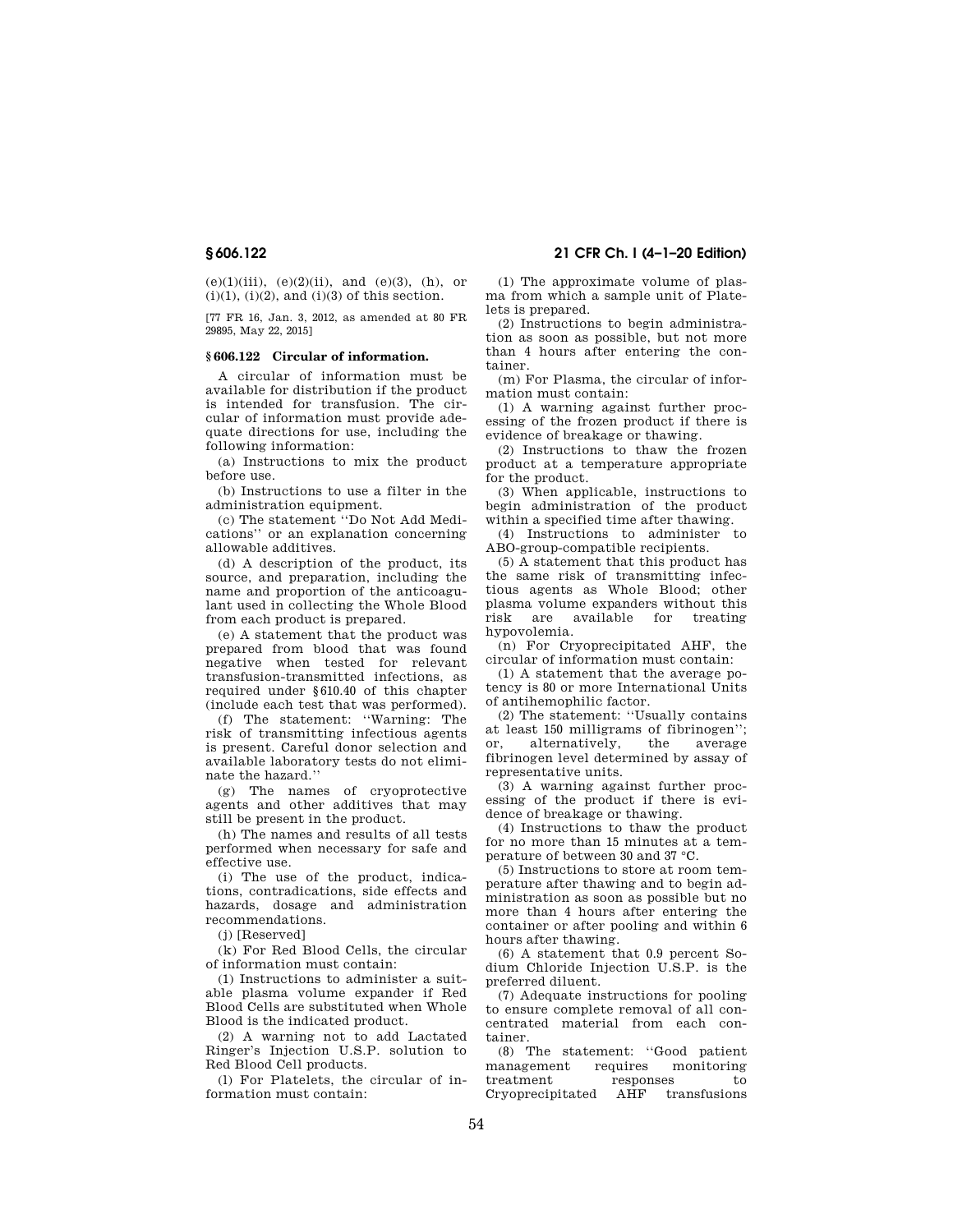with periodic plasma factor VIII or fibrinogen assays in hemophilia A and hypofibrinogenemic recipients, respectively.''

[50 FR 35470, Aug. 30, 1985, as amended at 53 FR 116, Jan. 5, 1988; 64 FR 45371, Aug. 19, 1999; 77 FR 18, Jan. 3, 2012; 80 FR 29895, May 22, 2015]

# **Subpart H—Laboratory Controls**

# **§ 606.140 Laboratory controls.**

Laboratory control procedures shall include:

(a) The establishment of scientifically sound and appropriate specifications, standards and test procedures to assure that blood and blood components are safe, pure, potent and effective.

(b) Adequate provisions for monitoring the reliability, accuracy, precision and performance of laboratory test procedures and instruments.

(c) Adequate identification and handling of all test samples so that they are accurately related to the specific unit of product being tested, or to its donor, or to the specific recipient, where applicable.

## **§ 606.145 Control of bacterial contamination of platelets.**

(a) Blood collection establishments and transfusion services must assure that the risk of bacterial contamination of platelets is adequately controlled using FDA approved or cleared devices or other adequate and appropriate methods found acceptable for this purpose by FDA.

(b) In the event that a blood collection establishment identifies platelets as bacterially contaminated, that establishment must not release for transfusion the product or any other component prepared from the same collection, and must take appropriate steps to identify the organism.

(c) In the event that a transfusion platelets as bacterially contaminated, the transfusion service must not release the product and must notify the blood collection establishment that provided the platelets. The transfusion service must take appropriate steps to identify the organism; these steps may include contracting with the collection establishment or a laboratory to identify the organism. The transfusion service must further notify the blood collection establishment either by providing information about the species of the contaminating organism when the transfusion service has been able to identify it, or by advising the blood collection establishment when the transfusion service has determined that the species cannot be identified.

(d) In the event that a contaminating organism is identified under paragraph (b) or (c) of this section, the collection establishment's responsible physician, as defined in §630.3(i) of this chapter, must determine whether the contaminating organism is likely to be associated with a bacterial infection that is endogenous to the bloodstream of the donor, in accordance with a standard operating procedure developed under §606.100(b)(22). This determination may not be further delegated.

[80 FR 29895, May 22, 2015]

## **§ 606.151 Compatibility testing.**

Standard operating procedures for compatibility testing shall include the following:

(a) A method of collecting and identifying the blood samples of recipients to ensure positive identification.

(b) The use of fresh recipient serum or plasma samples less than 3 days old for all pretransfusion testing if the recipient has been pregnant or transfused within the previous 3 months.

(c) Procedures to demonstrate incompatibility between the donor's cell type and the recipient's serum or plasma type.

(d) A provision that, if the unit of donor's blood has not been screened by a method that will demonstrate agglutinating, coating and hemolytic antibodies, the recipient's cells shall be tested with the donor's serum (minor crossmatch) by a method that will so demonstrate.

(e) Procedures to expedite transfusion in life-threatening emergencies. Records of all such incidents shall be maintained, including complete documentation justifying the emergency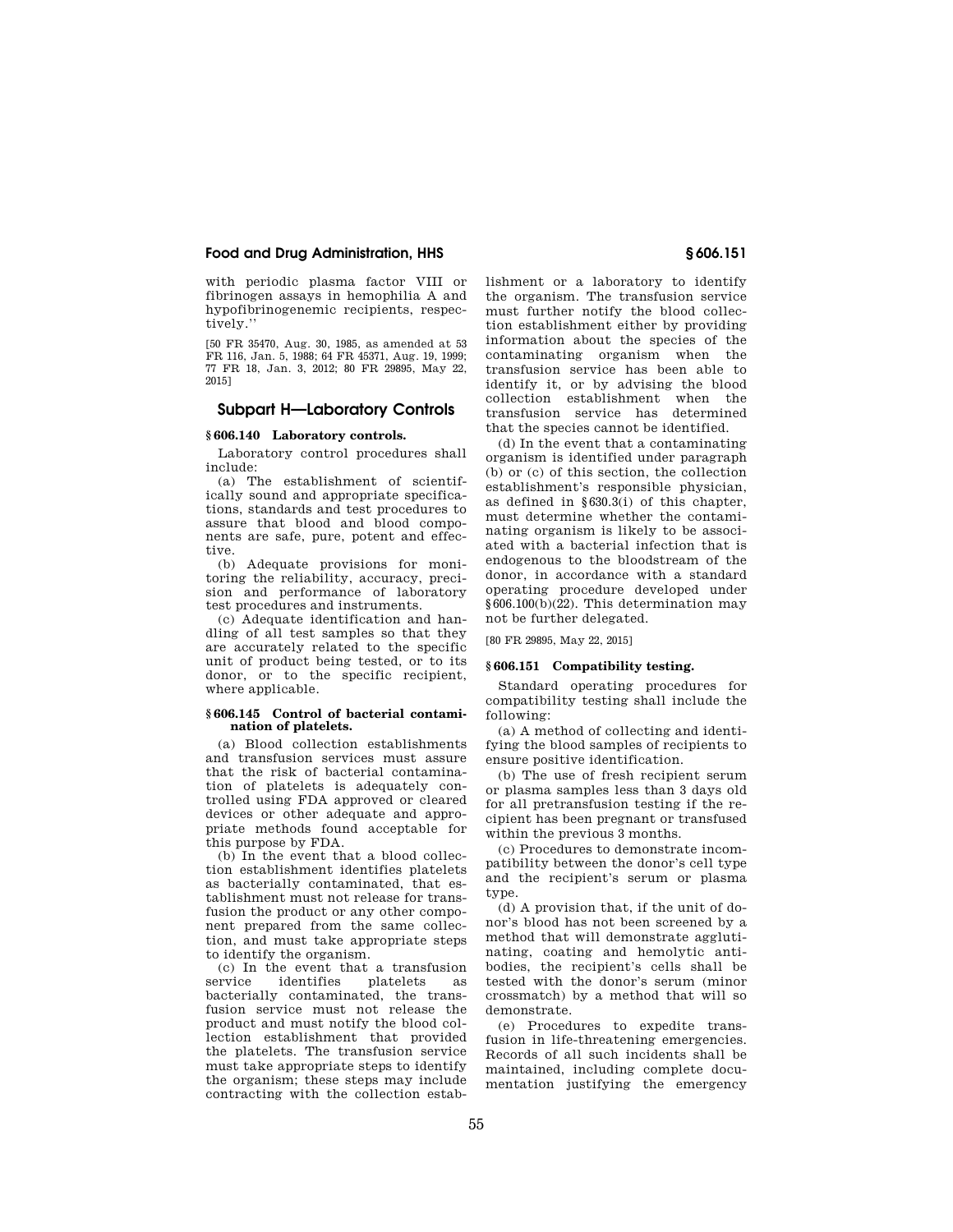action, which shall be signed by a physician.

[40 FR 53532, Nov. 18, 1975, as amended at 64 FR 45371, Aug. 19, 1999; 66 FR 1835, Jan. 10, 2001; 66 FR 40889, Aug. 6, 2001]

# **Subpart I—Records and Reports**

## **§ 606.160 Records.**

(a)(1) Records shall be maintained concurrently with the performance of each significant step in the collection, processing, compatibility testing, storage and distribution of each unit of blood and blood components so that all steps can be clearly traced. All records shall be legible and indelible, and shall identify the person performing the work, include dates of the various entries, show test results as well as the interpretation of the results, show the expiration date assigned to specific products, and be as detailed as necessary to provide a complete history of the work performed.

(2) Appropriate records shall be available from which to determine lot numbers of supplies and reagents used for specific lots or units of the final product.

(b) Records shall be maintained that include, but are not limited to, the following when applicable:

(1) Donor records:

(i) Donor selection, including medical interview and examination and where applicable, informed consent.

(ii) Permanent and temporary deferrals for health reasons including reason(s) for deferral.

(iii) Donor adverse reaction complaints and reports, including results of all investigations and followup.

(iv) Therapeutic bleedings, including signed requests from attending physicians, the donor's disease and disposition of units.

(v) Immunization, including informed consent, identification of the antigen, dosage and route of administration.

(vi) Blood collection, including identification of the phlebotomist.

(vii) Records to relate the donor with the unit number of each previous donation from that donor.

(viii) Records concerning the following activities performed under §§610.46 and 610.47 of this chapter: Quarantine; consignee notification; testing;

**§ 606.160 21 CFR Ch. I (4–1–20 Edition)** 

notification of a transfusion recipient, the recipient's physician of record, or the recipient's legal representative; and disposition.

(ix) The donor's postal address provided at the time of donation where the donor may be contacted within 8 weeks after donation.

(x) Records of notification of donors deferred or determined not to be eligible for donation, including appropriate followup if the initial attempt at notification fails, performed under §630.40 of this chapter.

(xi) Records of notification of the referring physician of a deferred autologous donor, including appropriate followup if the initial attempt at notification fails, performed under §630.40 of this chapter.

(2) Processing records:

(i) Blood processing, including results and interpretation of all tests and retests.

(ii) Component preparation, including all relevant dates and times.

(iii) Separation and pooling of recovered plasma.

(iv) Centrifugation and pooling of source plasma.

(v) Labeling, including initials of the person(s) performing the procedure.

(3) Storage and distribution records:

(i) Distribution and disposition, as appropriate, of blood and blood products.

(ii) Visual inspection of whole blood and red blood cells during storage and immediately before distribution.

(iii) Storage temperature, including initialed temperature recorder charts.

(iv) Reissue, including records of proper temperature maintenance.

(v) Emergency release of blood, including signature of requesting physician obtained before or after release.

(4) Compatibility test records:

(i) Results of all compatibility tests, including crossmatching, testing of patient samples, antibody screening and identification.

(ii) Results of confirmatory testing.

(5) Quality control records:

(i) Calibration and standardization of equipment.

(ii) Performance checks of equipment and reagents.

(iii) Periodic check on sterile technique.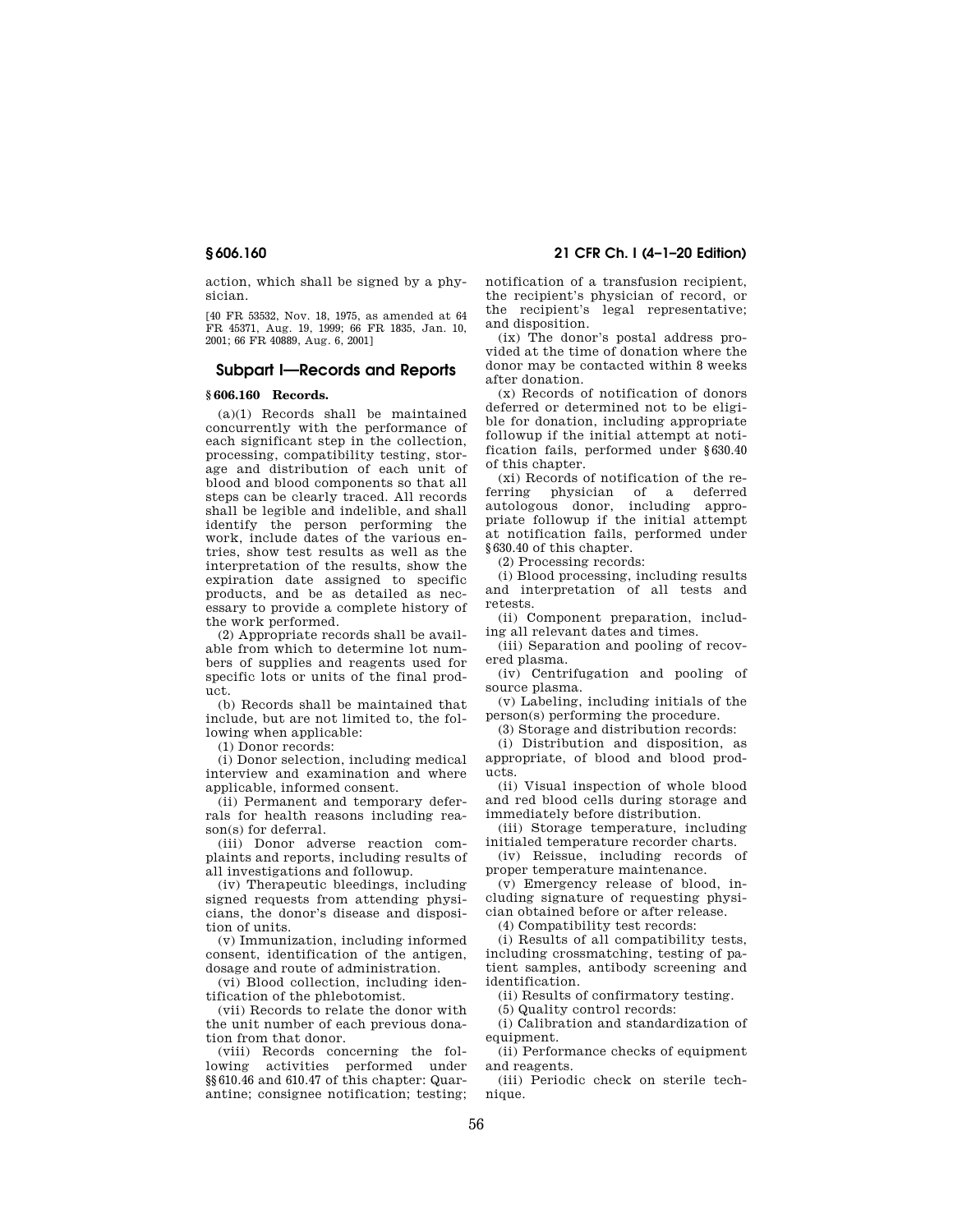(iv) Periodic tests of capacity of shipping containers to maintain proper temperature in transit.

(v) Proficiency test results.

(6) Transfusion reaction reports and complaints, including records of investigations and followup.

(7) General records:

(i) Sterilization of supplies and reagents prepared within the facility, including date, time interval, temperature and mode.

(ii) Responsible personnel.

(iii) Biological product deviations.

 $(iv)$  Maintenance records for equipment and general physical plant.

(v) Supplies and reagents, including name of manufacturer or supplier, lot numbers, expiration date and date of receipt.

(vi) Disposition of rejected supplies and reagents used in the collection, processing and compatibility testing of blood and blood components.

(c) A donor number shall be assigned to each accepted donor, which relates the unit of blood collected to that donor, to his medical record, to any component or blood product from that donor's unit of blood, and to all records describing the history and ultimate disposition of these products.

(d) Records shall be retained for such interval beyond the expiration date for the blood or blood component as necessary to facilitate the reporting of any unfavorable clinical reactions. You must retain individual product records no less than 10 years after the records of processing are completed or 6 months after the latest expiration date for the individual product, whichever is the later date. When there is no expiration date, records shall be retained indefinitely.

(e) *Records of deferred donors.* (1) Establishments must maintain at each location a record of all donors found to be ineligible or deferred at that location so that blood and blood components from an ineligible donor are not collected and/or released while the donor is ineligible or deferred; and

(2) Establishments must maintain at all locations operating under the same license or under common management a cumulative record of donors deferred from donation under §610.41 of this chapter because their donation tested

reactive under §610.40(a)(1) of this chapter for evidence of infection due to HIV, HBV, or HCV. In addition, establishments other than Source Plasma establishments must include in this cumulative record donors deferred from donation under §610.41 of this chapter because their donation tested reactive under  $§610.40(a)(2)$  of this chapter for evidence of infection due to HTLV or Chagas disease.

(3) The cumulative record described in paragraph (e)(2) of this section must be updated at least monthly to add donors newly deferred under §610.41 of this chapter due to reactive tests for evidence of infection due to HIV, HBV, or HCV, and, if applicable, HTLV or Chagas disease.

(4) Establishments must revise the cumulative record described in paragraph (e)(2) of this section to remove donors who have been requalified under §610.41(b) of this chapter.

[40 FR 53532, Nov. 18, 1975, as amended at 61 FR 47422, Sept. 9, 1996; 64 FR 45371, Aug. 19, 1999; 65 FR 66635, Nov. 7, 2000; 66 FR 31176, June 11, 2001; 72 FR 48798, Aug. 24, 2007; 80 FR 80651, Dec. 28, 2015; 80 FR 29895, May 22, 2015]

#### **§ 606.165 Distribution and receipt; procedures and records.**

(a) Distribution and receipt procedures shall include a system by which the distribution or receipt of each unit can be readily determined to facilitate its recall, if necessary.

(b) Distribution records shall contain information to readily facilitate the identification of the name and address of the consignee, the date and quantity delivered, the lot number of the unit(s), the date of expiration or the date of collection, whichever is applicable, or for crossmatched blood and blood components, the name of the recipient.

(c) Receipt records shall contain the name and address of the collecting facility, date received, donor or lot number assigned by the collecting facility and the date of expiration or the date of collection, whichever is applicable.

## **§ 606.170 Adverse reaction file.**

(a) Records shall be maintained of any reports of complaints of adverse reactions regarding each unit of blood or blood product arising as a result of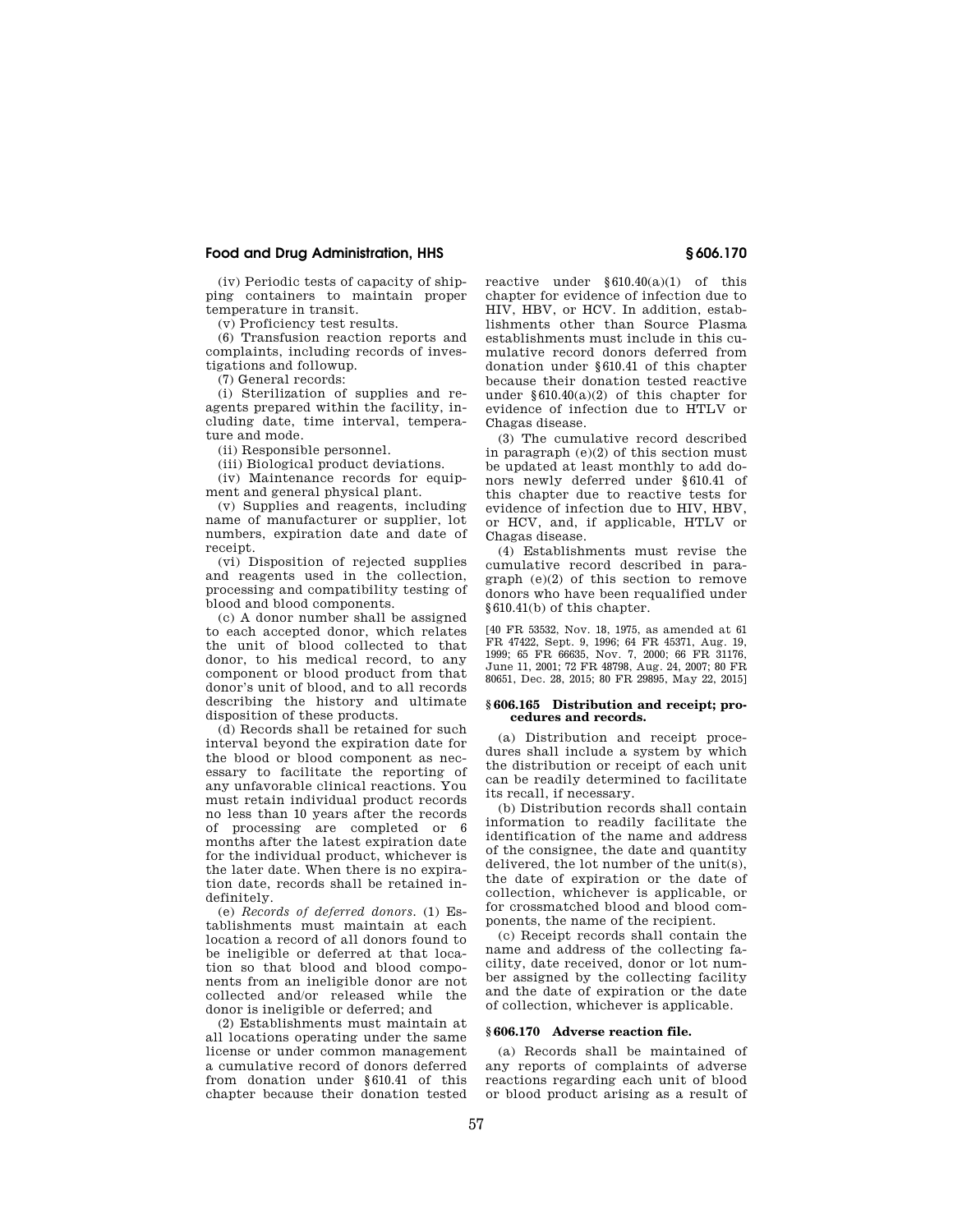**§ 606.171 21 CFR Ch. I (4–1–20 Edition)** 

blood collection or transfusion. A thorough investigation of each reported adverse reaction shall be made. A written report of the investigation of adverse reactions, including conclusions and followup, shall be prepared and maintained as part of the record for that lot or unit of final product by the collecting or transfusing facility. When it is determined that the product was at fault in causing a transfusion reaction, copies of all such written reports shall be forwarded to and maintained by the manufacturer or collecting facility.

(b) When a complication of blood collection or transfusion is confirmed to be fatal, the Director, Office of Compliance and Biologics Quality, CBER, must be notified by telephone, facsimile, express mail, or electronically transmitted mail as soon as possible. A written report of the investigation must be submitted to the Director, Office of Compliance and Biologics Quality, CBER, by mail, facsimile, or electronically transmitted mail (for mailing address, see  $§600.2(a)$  of this chapter), within 7 days after the fatality by the collecting facility in the event of a donor reaction, or by the facility that performed the compatibility tests in the event of a transfusion reaction.

[40 FR 53532, Nov. 18, 1975, as amended at 49 FR 23833, June 8, 1984; 50 FR 35471, Aug. 30, 1985; 55 FR 11014, Mar. 26, 1990; 64 FR 45371, Aug. 19, 1999; 67 FR 9586, Mar. 4, 2002; 77 FR 18, Jan. 3, 2012; 80 FR 18092, Apr. 3, 2015]

### **§ 606.171 Reporting of product deviations by licensed manufacturers, unlicensed registered blood establishments, and transfusion services.**

(a) *Who must report under this section?*  You, a licensed manufacturer of blood and blood components, including Source Plasma; an unlicensed registered blood establishment; or a transfusion service who had control over the product when the deviation occurred, must report under this section. If you arrange for another person to perform a manufacturing, holding, or distribution step, while the product is in your control, that step is performed under your control. You must establish, maintain, and follow a procedure for receiving information from that person on all deviations, complaints, and adverse events concerning the affected product.

(b) *What do I report under this section?*  You must report any event, and information relevant to the event, associated with the manufacturing, to include testing, processing, packing, labeling, or storage, or with the holding or distribution, of both licensed and unlicensed blood or blood components, including Source Plasma, if that event meets all the following criteria:

(1) Either:

(i) Represents a deviation from current good manufacturing practice, applicable regulations, applicable standards, or established specifications that may affect the safety, purity, or potency of that product; or

(ii) Represents an unexpected or unforeseeable event that may affect the safety, purity, or potency of that product; and

(2) Occurs in your facility or another facility under contract with you; and

(3) Involves distributed blood or blood components.

(c) *When do I report under this section?*  You should report a biological product deviation as soon as possible but you must report at a date not to exceed 45 calendar days from the date you, your agent, or another person who performs a manufacturing, holding, or distribution step under your control, acquire information reasonably suggesting that a reportable event has occurred.

(d) *How do I report under this section?*  You must report on Form FDA–3486.

(e) *Where do I report under this section?*  You must send the completed Form FDA 3486 to the Center for Biologics Evaluation and Research (CBER), either in paper or electronic format.

(1) If you make a paper filing, send the completed form to the CBER Document Control Center (see mailing address in §600.2(a) of this chapter), and identify on the envelope that a BPDR (biological product deviation report) is enclosed; or

(2) If you make an electronic filing, send the completed Form FDA3486 electronically using CBER's electronic Web-based application.

(f) *How does this regulation affect other FDA regulations?* This part supplements and does not supersede other provisions of the regulations in this chapter. All